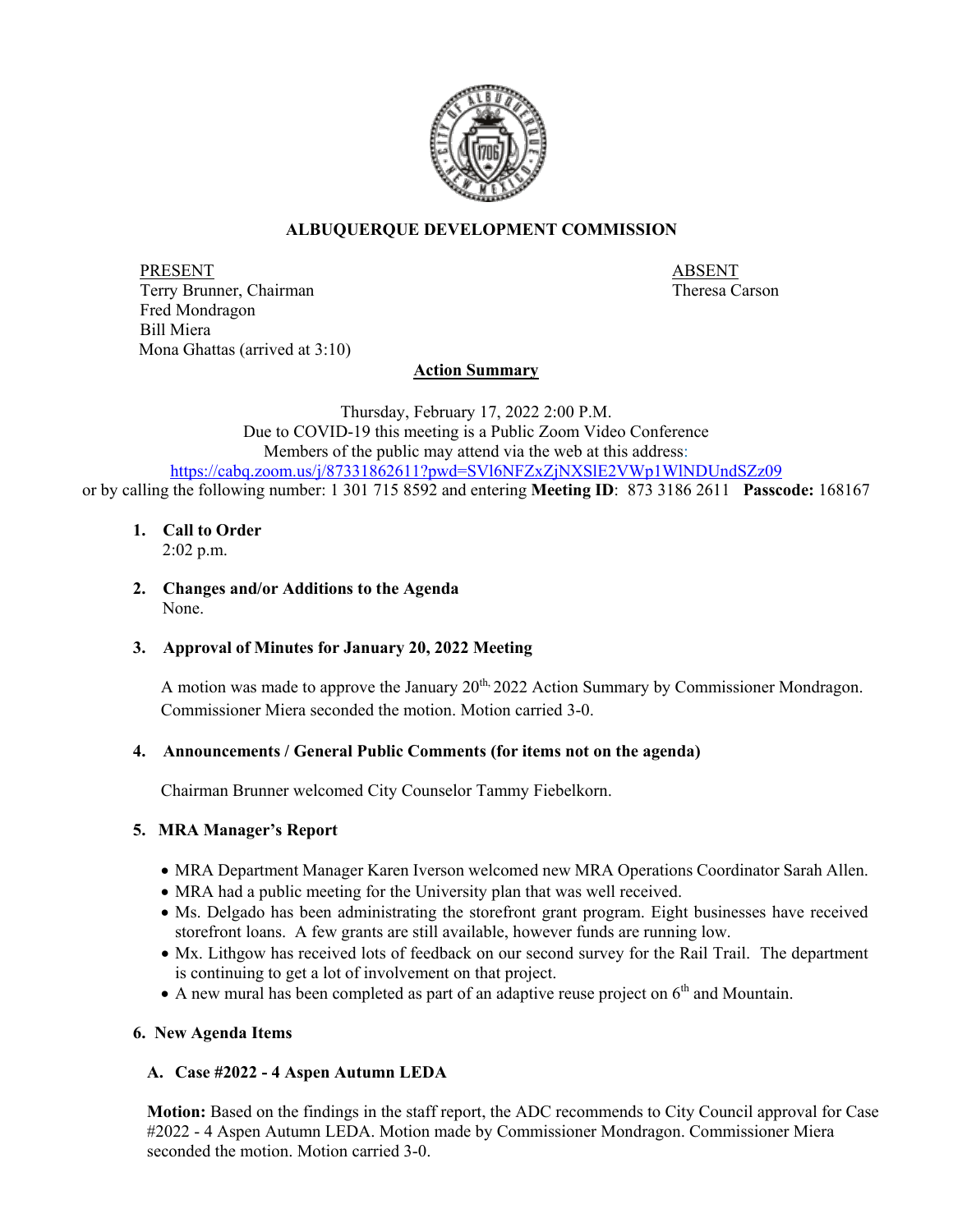# **Findings:**

1. LEDA 22-3 is a qualified project as defined by the State's Local Economic Development Act and the City enabling legislation (F/S O-04-10); and

2. LEDA 22-3 would make positive substantive contributions to the local economy and community by creating 71 base jobs; and

3. Subject to the development of acceptable security documents, LEDA 22-3 would comply with the adopted City plans and policies, and meet community economic development priorities and objectives, including remaining in operation for 10 years; and

4. Subject to the development of acceptable security documents, LEDA 22-3 would adequately meet the evaluation criteria established by the City for Local Economic Development Act projects, including the requirement that the City recoup the value of its investment within 10 years.

## **B. Case #2022 – 5 Pajarito Powder LEDA**

**Motion:** Commissioner Miera brought to the floor a potential conflict of interest on his behalf, due to the fact that he and Tom Stephenson both sit on the board of Vibrant. Motion to declare no conflict of interest was made by Commissioner Mondragon. Commissioner Brunner seconded the motion. Motion carried 2-0.

**Motion:** Based on the findings in the staff report, the ADC recommends to City Council approval for Case #2022 - 5 Pajarito Powder LEDA. Motion made by Commissioner Mondragon. Commissioner Brunner seconded the motion. Motion carried 3-0.

### **Findings:**

1. LEDA 22-4 is a qualified project as defined by the State's Local Economic Development Act and the City enabling legislation (F/S O-04-10); and

2. LEDA 22-4 would make positive substantive contributions to the local economy and community by creating 51 base jobs; and

LEDA 22-4: Pajarito Powder LEDA

3. Subject to the development of acceptable security documents, LEDA 22-4 would comply with the adopted City plans and policies, and meet community economic development priorities and objectives, including remaining in operation for 10 years; and

4. Subject to the development of acceptable security documents, LEDA 22-4 would adequately meet the evaluation criteria established by the City for Local Economic Development Act projects, including the requirement that the City recoup the value of its investment within 10 years.

### **C. Case #2022- 6 Menaul Metropolitan Redevelopment Area Designation Report**

**Motion:** ADC recommends to City Council approval of the Menaul Metropolitan Redevelopment Area Designation Report, making certain findings pursuant to the Metropolitan Redevelopment Code, and authorizing and directing the City to prepare a Metropolitan Redevelopment Plan for the Menaul Metropolitan Redevelopment Area. Motion made by Commissioner Mondragon. Commissioner Miera seconded the motion. Motion carried 4-0.